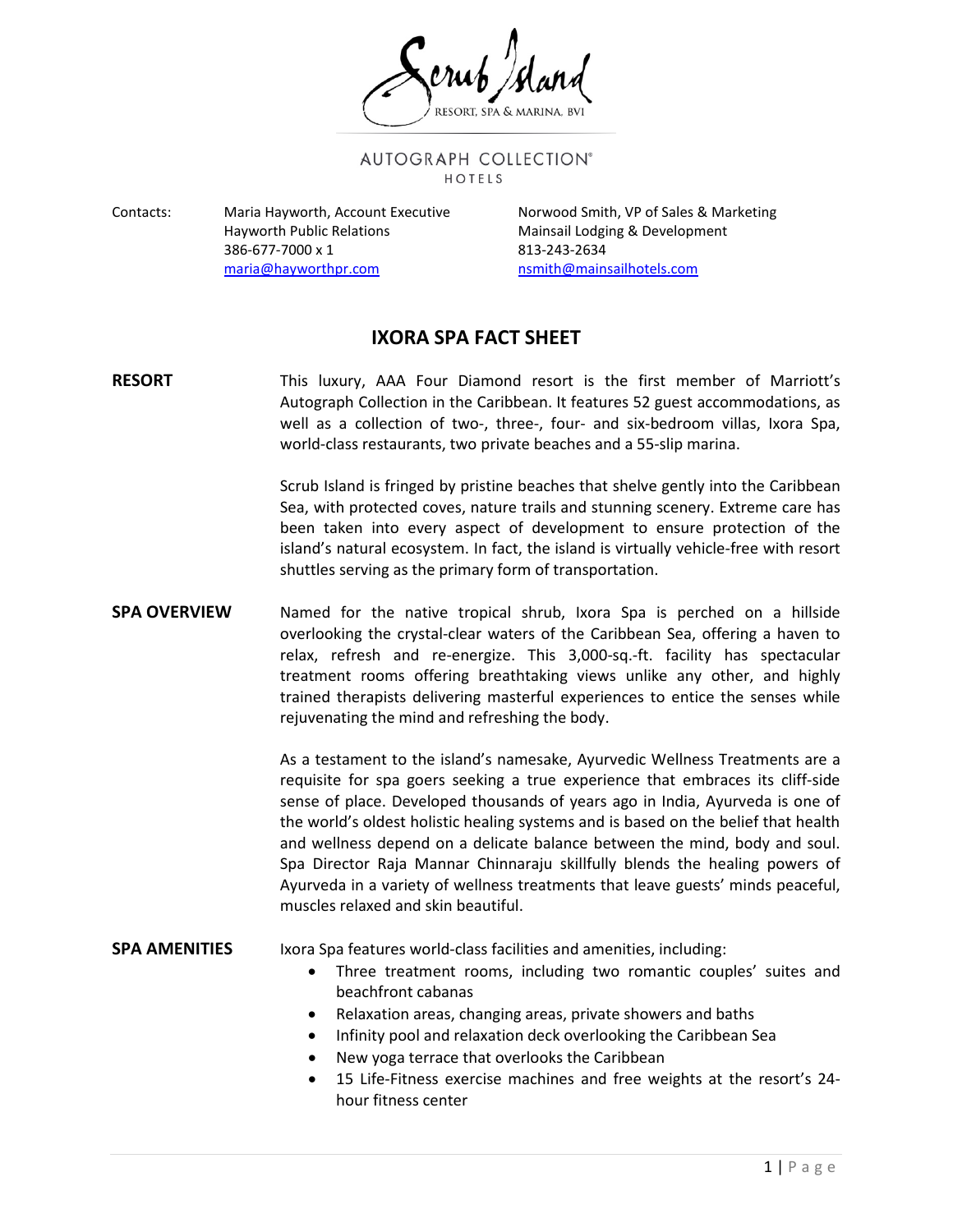### **SPA SERVICES** Guests can choose from a wide array of treatments, services and signature Ixora Spa experiences.

**Ayurvedic Wellness Treatments** – These treatments are designed to relax and rejuvenate while improving wellness from the inside out.

- Ayurvedic Consultation The Ayurvedic Dosha Diagnosis determines your body type (prakruti) and your current state (vikruti). With this knowledge, recommendations will be made on nutrition, yoga and purification treatments to maintain balance and a healthy lifestyle.
- Abhyanga (Traditional Ayurvedic Massage) Abhyanga "to anoint" is Ayurveda's principal healing tool and the mother of all massages. This whole-body massage with herbal oils is customized to your body type to detoxify, nourish and revitalize. Abhyanga achieves its deepest healing effects by naturally harmonizing mind, body and spirit.
- Shirodhara (Blissful Third Eye Treatment) Shiro means "head" and Dhara means "stream." This unique ayurvedic treatment entails warm herbal oil being gently and steadily poured onto the forehead and through the scalp. Designed to ease stress and calm emotions, providing a journey into deep relaxation.
- Herbal Poultice Massage Warm essential oil is drizzled over the body. Then, heated poultices made of dry lemon grass, peppermint, basil leaves, lavender and marigold flowers are slowly massaged, targeting sore areas.

**Signature Body Scrubs** – Each body scrub experience leaves the skin feeling fresh, smooth, moisturized and soft.

- Exotic Lime & Ginger Salt Glow Invigorate and revitalize with a sea salt exfoliation with lime and ginger. Your skin is cleansed, polished and softened to perfection, completed with an application of nourishing body lotion that leaves you glowing, vibrant, replenished and flawless.
- Ixora Signature Coconut Frangipani Body Scrub Frangipani oil is combined with moisturizing coconut to provide the ultimate in indulgence and natural antioxidants. It gently polishes and nourishes the skin, leaving the body feeling smooth and delicately fragranced.
- Purifying Papaya Body Scrub A refreshing bright blend of succulent papaya is generously applied over the body. Papayas contain an enzyme called papain that is responsible for brightening, exfoliating and nourishing skin.
- Fresh Mango Body Scrub Escape the stress of the day and awaken your senses with a scrub that features churned mango butter infused coconut, avocado oils and corn meal. Dead skin is gently lifted away while preserving natural moisture.

**Massage Therapies** – Massage services are completely customized to guests' needs and preferences to melt away muscle tension.

• Signature De-Stress Massage – Allow the power of touch, combined with the healing qualities of aromatherapy, to relax your mind, body and soul. This de-stressing massage energizes the body and assists in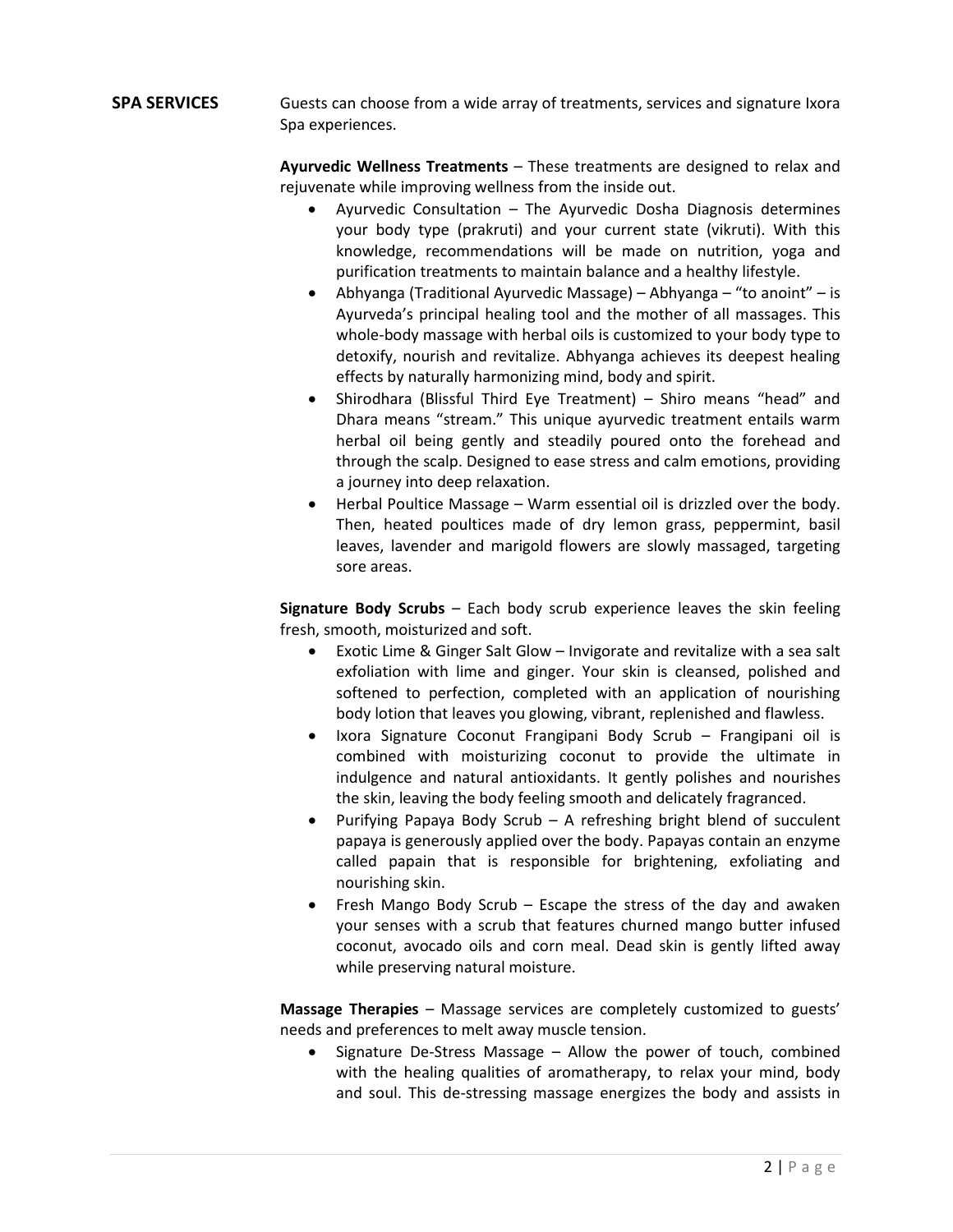improving the function of the circulatory, lymphatic, muscular and nervous systems.

- Thai Massage This ancient healing system combines acupressure, yoga stretches, and trigger point with a firm pressure massage. The body is compressed, pulled, stretched and rocked to bring it into alignment and rebalance the energy flow. Ideal treatment for stiff, tight and sore muscles.
- Deep Tissue Massage Alleviate high stress levels, ease aching muscles and revive the senses. Dynamic blends of essential oils and levels of pressure are customized to target individual needs. Helps relax, recharge and re-energize, and melts tension away.
- Outdoor Beach Massage Discover North Beach, our hidden gem tucked away on the far side of the island. Enjoy a relaxing Ixora Signature Massage on your own personal platform surrounded by lush foliage, affording unobstructed views of the crystal-clear Caribbean, coupled with the sounds of the waves to soothe the mind, body and soul.

**Facials** – Technicians will expertly customize each service to specific skin needs using luxurious ELEMIS facial products.

- Ixora Signature Deep Cleansing Facial After a careful skin analysis, spa technicians design a treatment just for you. Begin with a relaxing destress back massage using exotic aroma essential oils followed by a customized facial treatment highlighting ELEMIS products.
- ELEMIS Pro-Collagen Age Defy Facial Advanced anti-aging facial and eye treatment that is clinically proven to reduce the number of wrinkles by 94% and improve skin firmness by 57% after just one treatment. Receive exceptional results for slowing signs of aging, reducing the appearance of fine lines and wrinkles on the face and restructuring the eye contour. Specialized lifting massage techniques are combined with ELEMIS anti-aging products for maximum treatment efficiency, then further enhanced with a hand, arm and scalp massage.

**Other Offerings** – Ixora Spa also provides a variety of body wraps, acupuncture, nail treatments, express options, packages and private or group yoga.

- **HEALTH & SAFETY** In accordance with guidelines established by the British Virgins Islands government, all overnight guests at Scrub Island must adhere to a set of specific protocols and restrictions, which are outlined on the destination's official travel [website](https://www.scrubisland.com/bvi-arrival-protocols/) (www.bvitraveller.com). As a member of Marriott's prestigious Autograph Collection, the resort also follows the brand's Commitment to Clean program, providing a safe environment for guests and staff.
- **RESERVATIONS** Toll Free (U.S.): 877-890-7444 Direct: 813-849-4100 Website[: scrubisland.com/spa-appointment-request/](http://www.scrubisland.com/spa-appointment-request/) E-mail: [reservations@mainsailbvi.com](mailto:reservations@mainsailbvi.com)